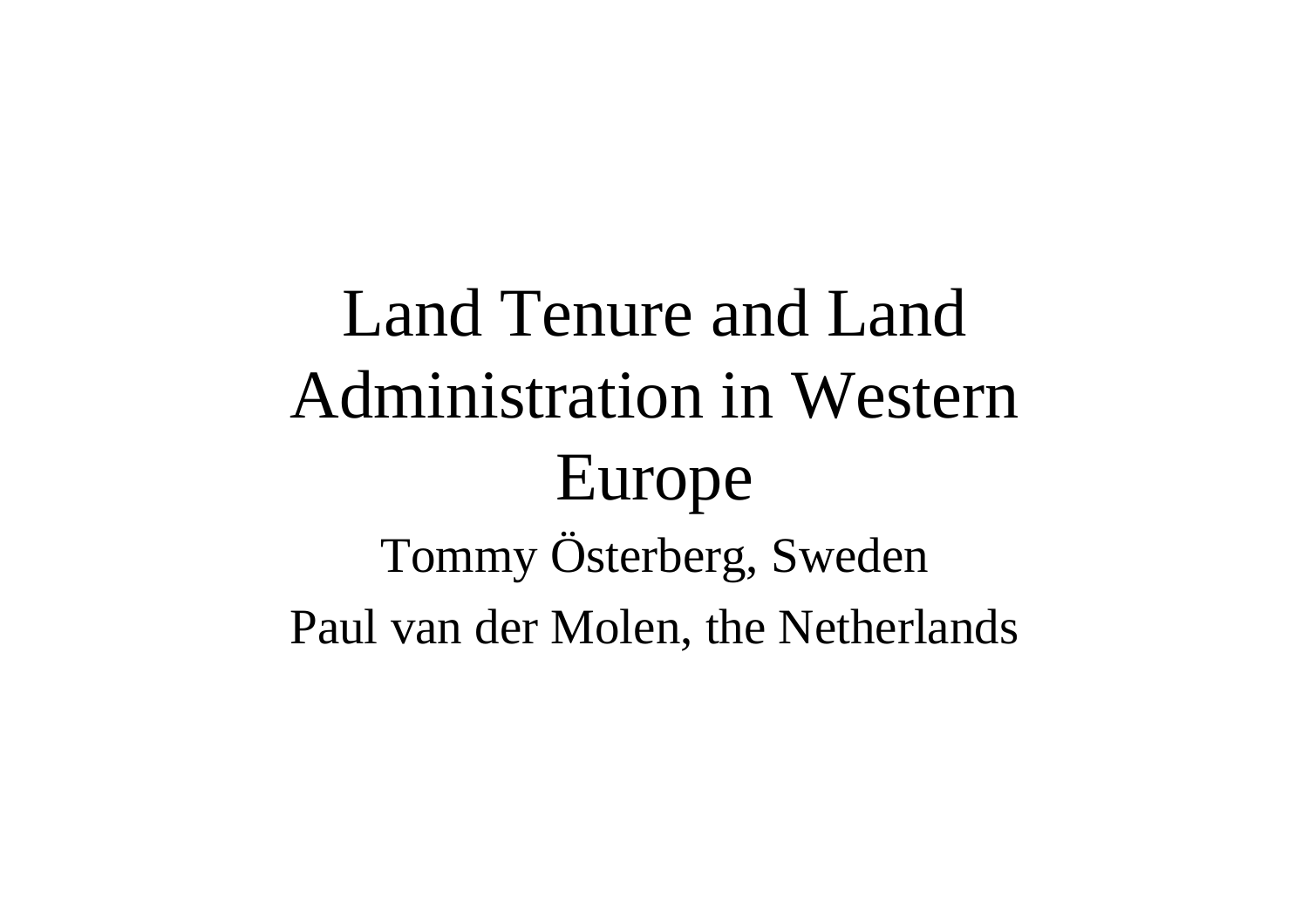### Historic development

- Roman law
	- –Absolute ownership
	- Dominion
- Germanic law
	- –User rights
	- – Village and family ownership
- Feudalism 500-1500
	- personnel servitudes
- Physiocrathy 1700
	- enclosure/landconsolidation
	- individualisation
	- cadastre
- Liberalism 1800– land market
- Social welfare 1900
	- land market control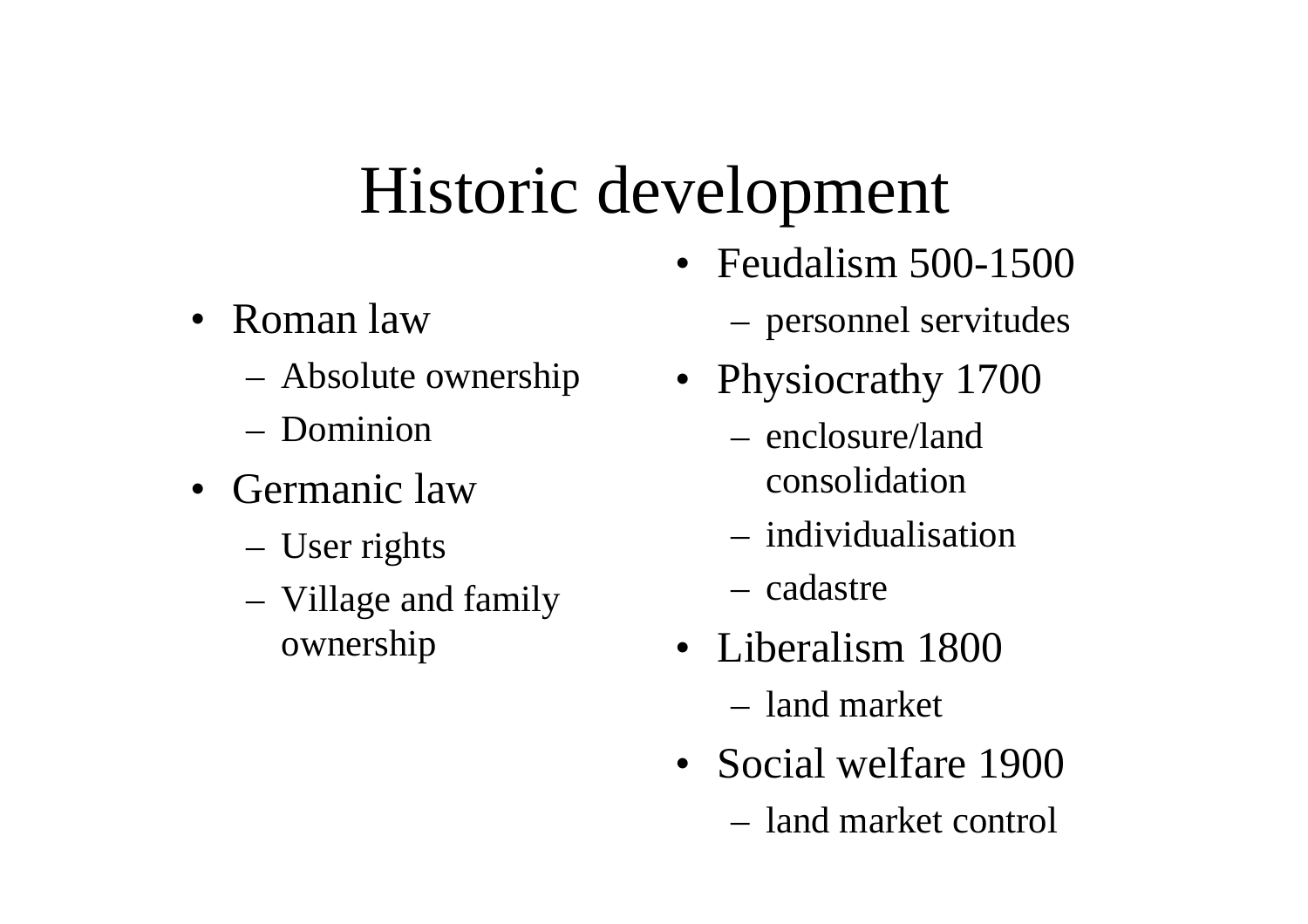## Land registration

- Ownership registration Land parcel
	- – court proceedings, chronological
	- – deed registration person-based (southern and western Europe)
	- – title registration parcelbased (northern and central Europe)
- registration
	- Fiscal cadastre
	- Real property registry
	- Land informationsystem (multi-purpose cadastre)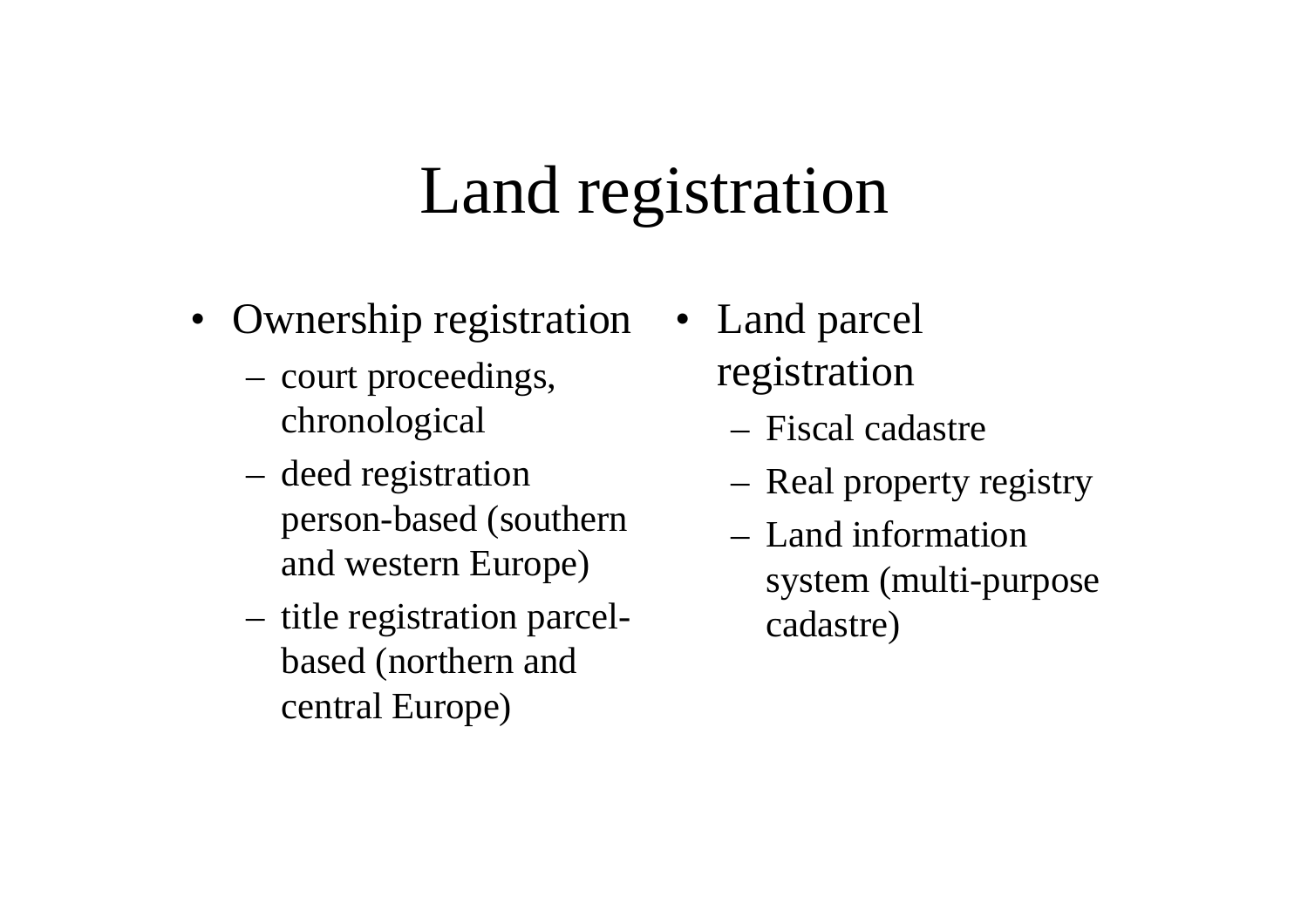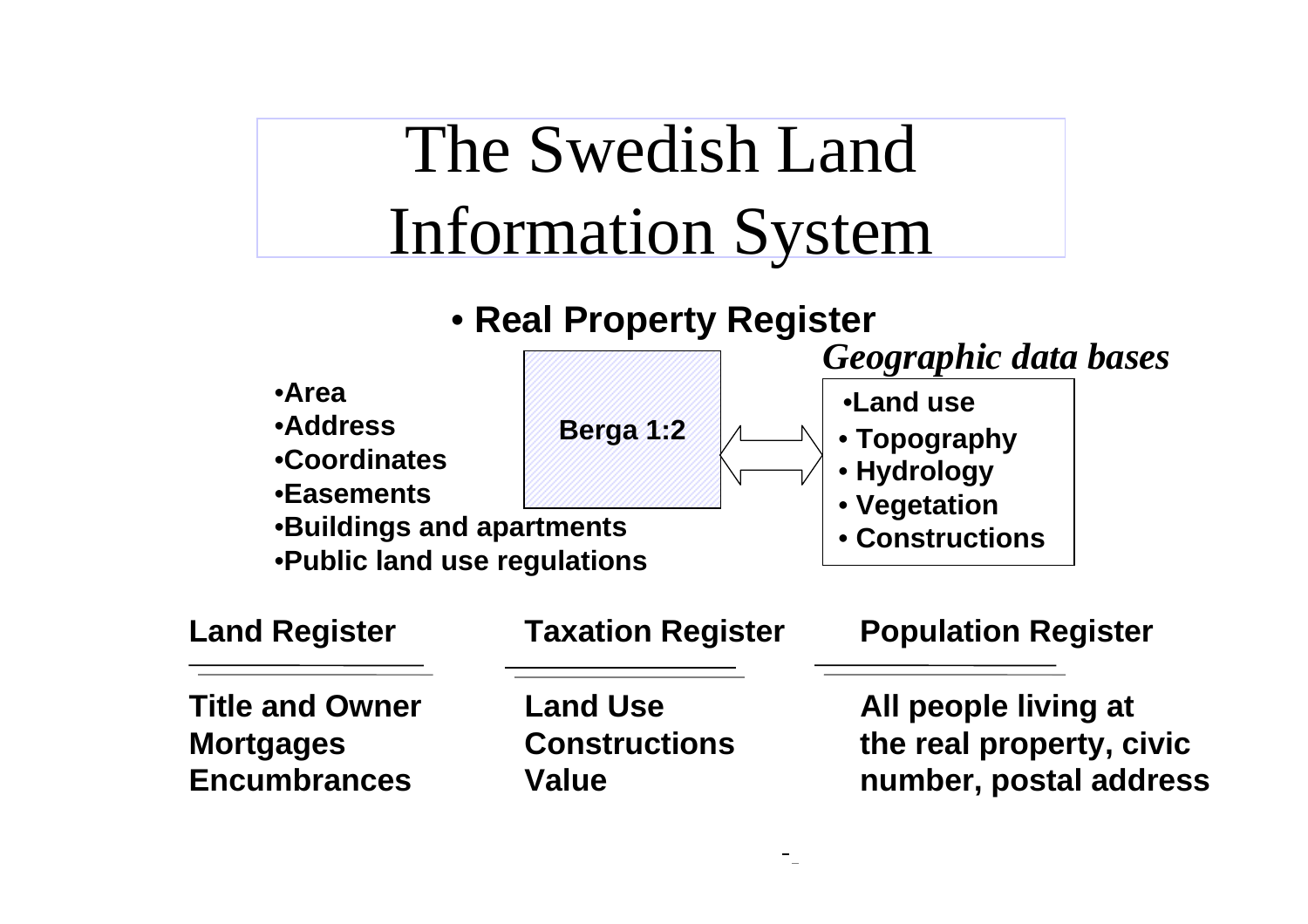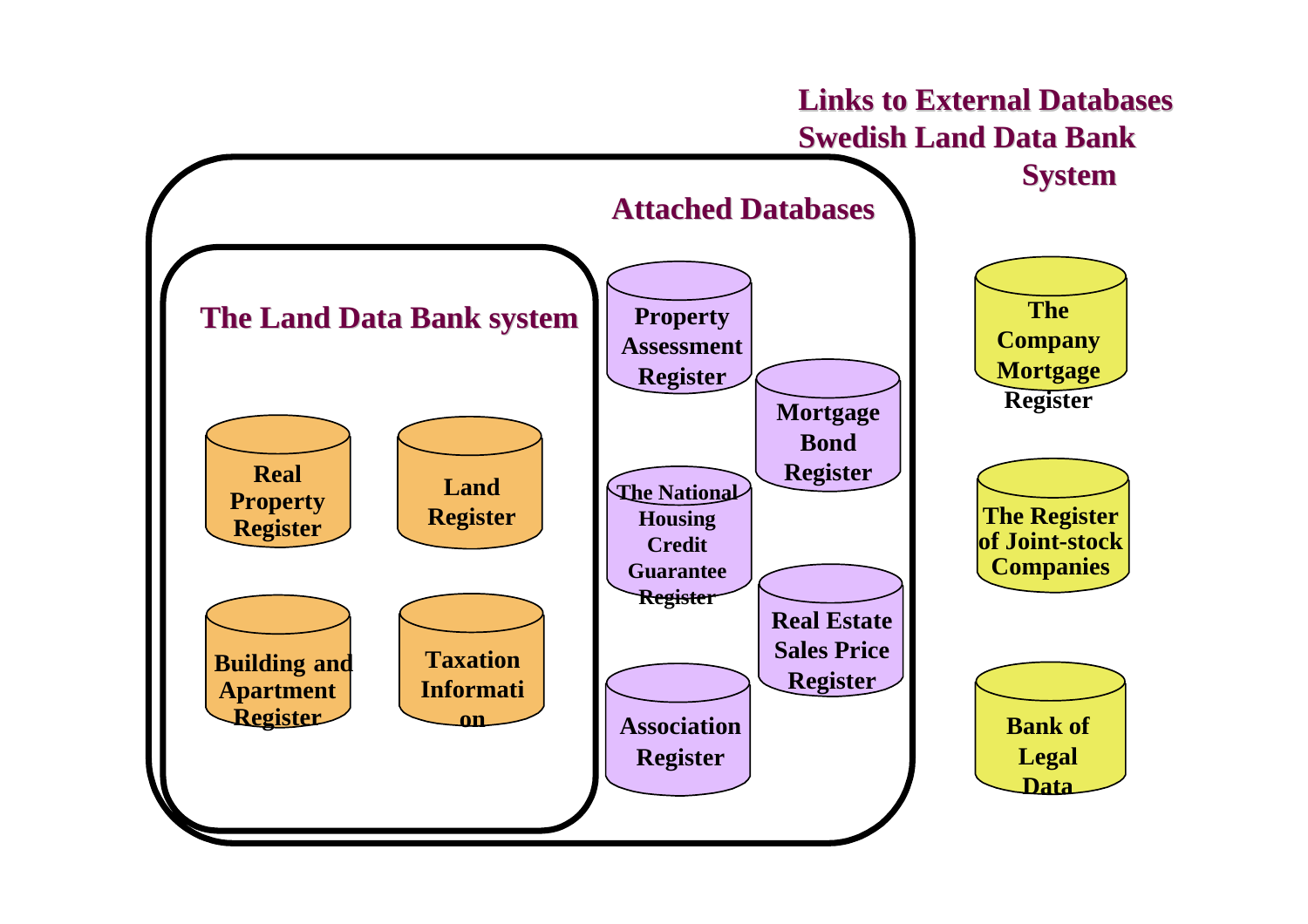# Role of landadministration

for sustainable development

- Real property market
	- Provide informationand protect legal rights
	- – Buyer/seller/third party/credit organisations/local and central governments
- • Role in development (rural and urban)
	- Market control, acquisition, subdivision
	- Public land acquisition
	- Comprehensive land consolidation
	- Strengthen tenants rights
	- Municipal planning monopoly

#### • Environmental control

- General conditions on allland use/responsibility
- Protection of areas ofspecial interest
- Environmental Impact Analysis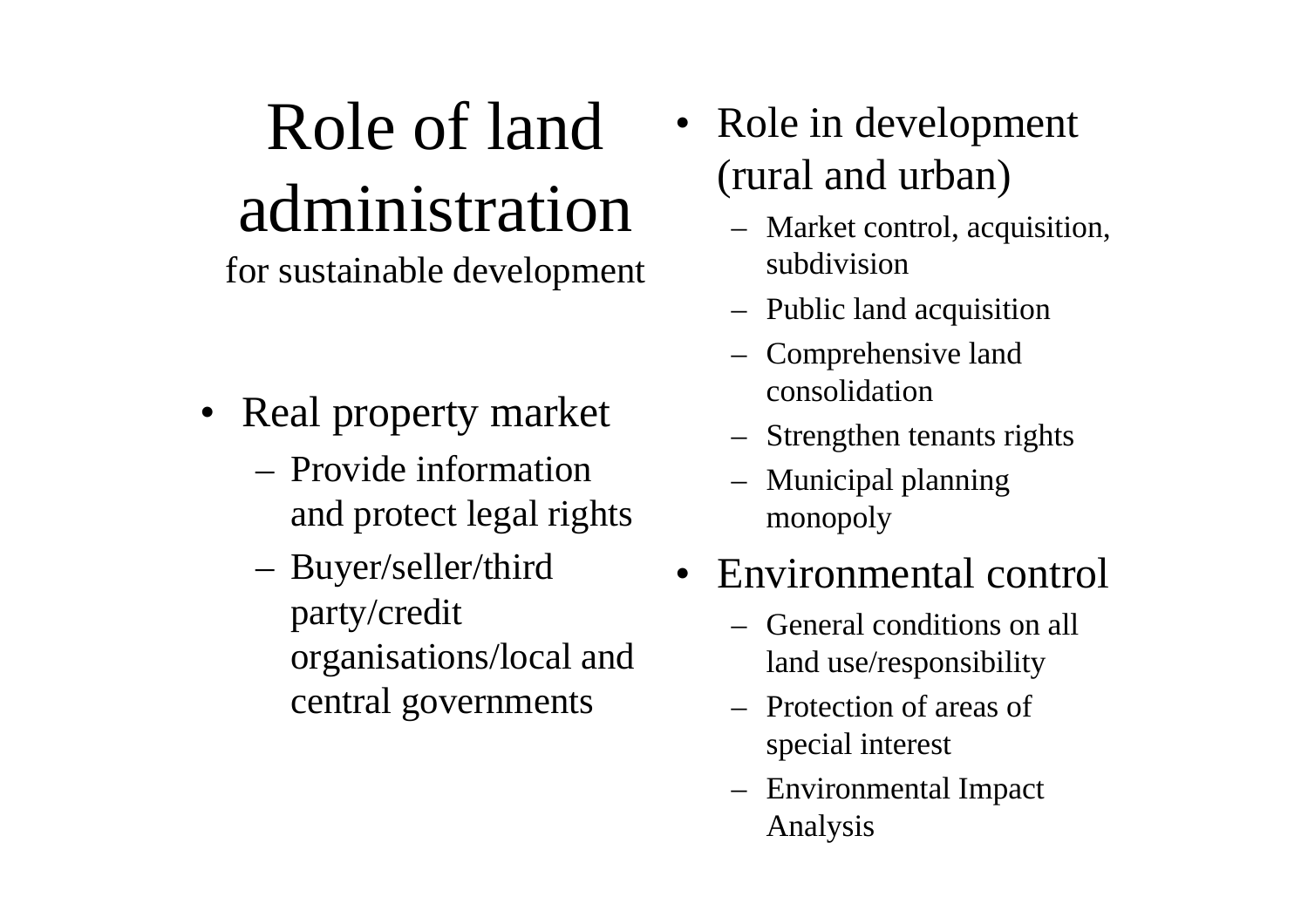### Land taxation

- Land tax
- Transfer tax
- Taxation of capital gain
- Taxation of development value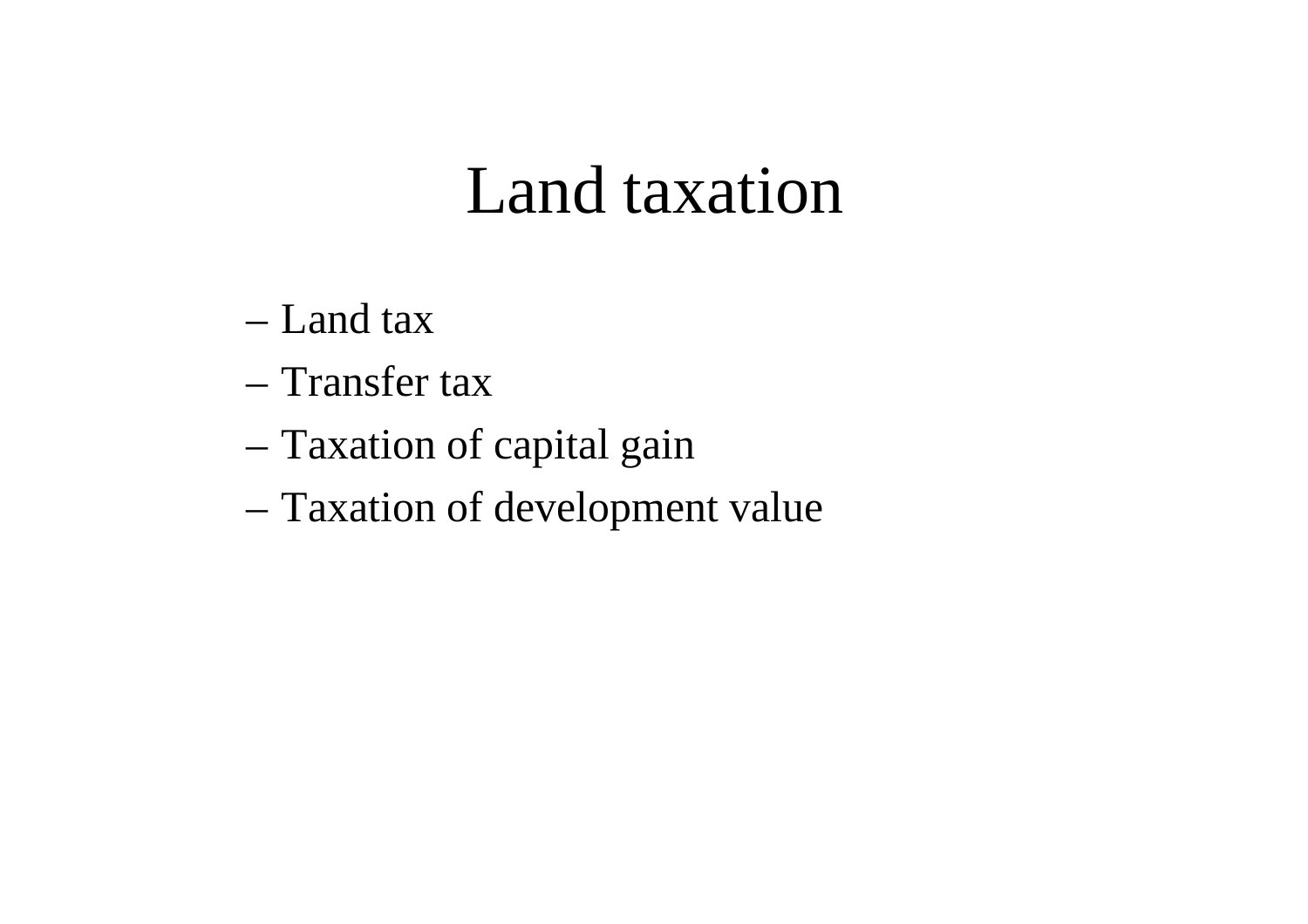| <b>Country</b> | <b>Registration</b><br>fee | <b>Transfer</b><br>tax | <b>Taxation of</b><br>development<br>value | <b>Taxation</b><br>on<br>capital<br>gain | Real<br>property<br>tax |
|----------------|----------------------------|------------------------|--------------------------------------------|------------------------------------------|-------------------------|
| Austria        | 1%                         | 3,5%                   | 1%                                         | Yes                                      | 1%                      |
| Denmark        | <b>DKK 700</b>             | 1,2%                   | N <sub>o</sub>                             | Yes                                      | $0,6-2,4%$              |
| England        | Yes                        | $1 - 2%$               | N <sub>o</sub>                             | Yes                                      | N <sub>o</sub>          |
| Finland        | <b>FIM 310</b>             | 4%                     | No                                         | Yes                                      | $0,2-0,8%$              |
| France         | 1%                         | $9 - 15%$              | N <sub>o</sub>                             | Yes                                      | $5 - 10%$               |
| <b>Germany</b> | Yes                        | 3,5%                   | No                                         | Yes                                      | $0,5-1,4%$              |
| Greece         | Yes                        | $9 - 11%$              | Yes                                        | Yes                                      | $0.025 - 0.8\%$         |
| <b>Italy</b>   | 3%                         | 11%                    | N <sub>o</sub>                             | Yes                                      | $0,4-0,7%$              |
| Netherlands    | $0,2-1%$                   | 6%                     | N <sub>o</sub>                             | Yes                                      | Yes                     |
| Norway         | Yes                        | 2,5%                   | N <sub>0</sub>                             | Yes                                      | $0,2-0,7%$              |
| Sweden         | <b>SEK 700</b>             | 1,5%                   | No                                         | Yes                                      | $0,5-1,7%$              |
| Switzerland    | $0,1-0,3%$                 | $10,1-4%$              | $0,05-0,2%$                                | Yes                                      | Yes                     |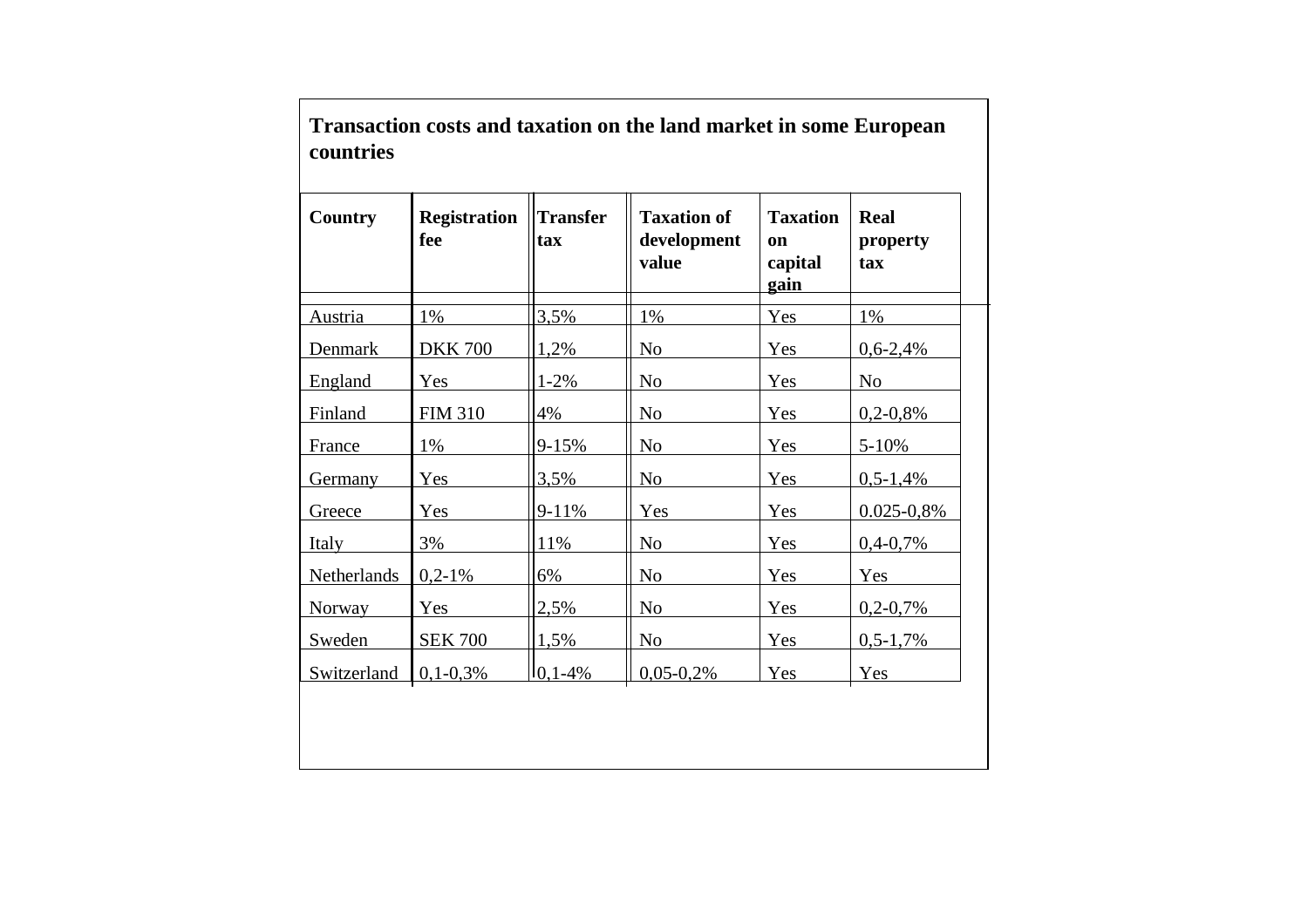#### Imperfections difference between countries

- Incompleteness
	- –real/personnel rights
	- –legal transactions
	- –public law restrictions
	- –not all countries digital
- Simple purpose cadastre (only fiscal)
- Financing and organisation
	- graphics spending, ownership owning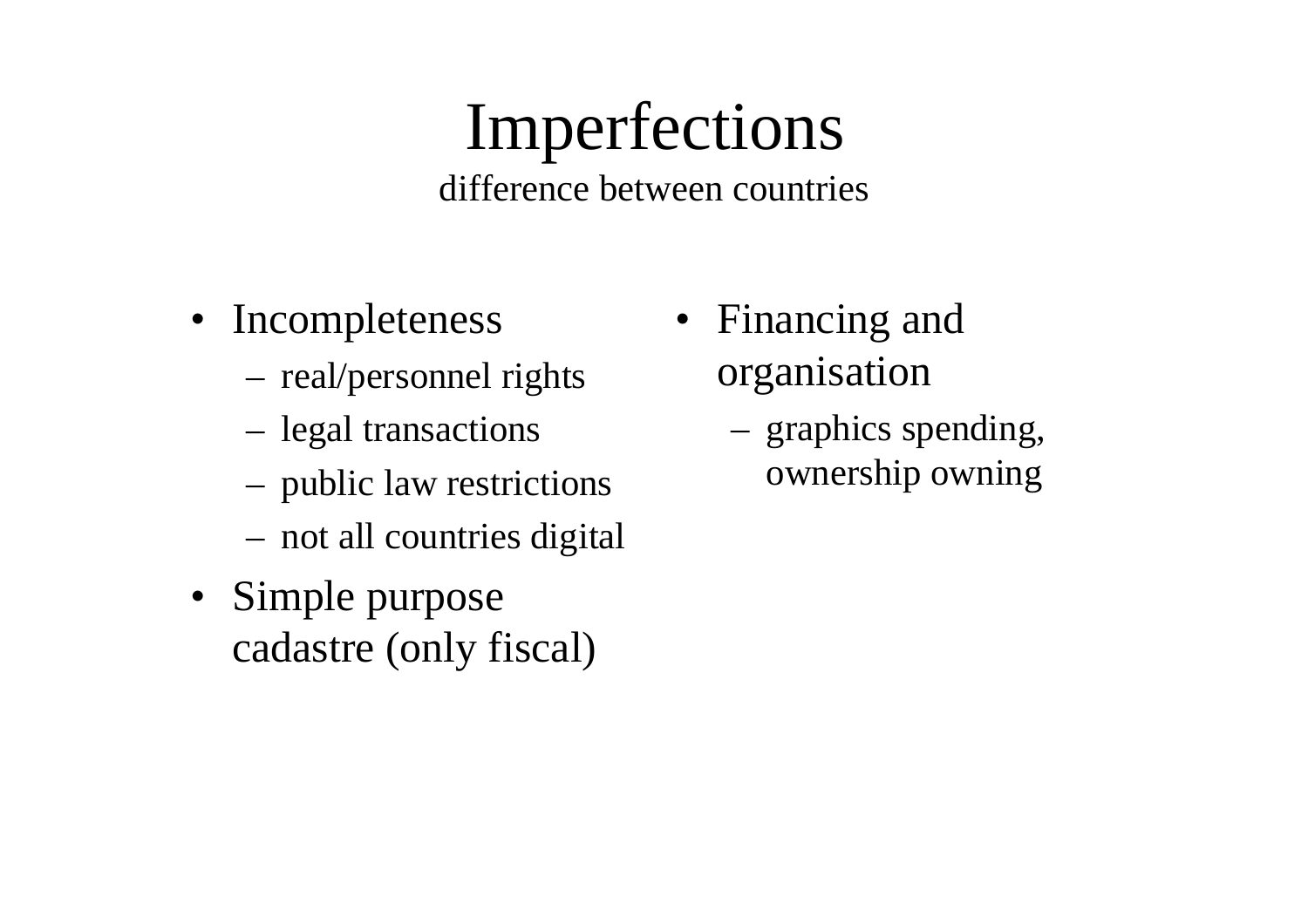# Changing environment

- Demography
	- –ageing population
	- smaller households
	- concentration ofgrowth
- Tenure
	- horizontal division ofland, time sharing, joint ownership, combinations betweenleaseholds andownership
- Public restrictions on land use
	- increasing for environmental andcultural values
	- decreasing for social values
	- private integrity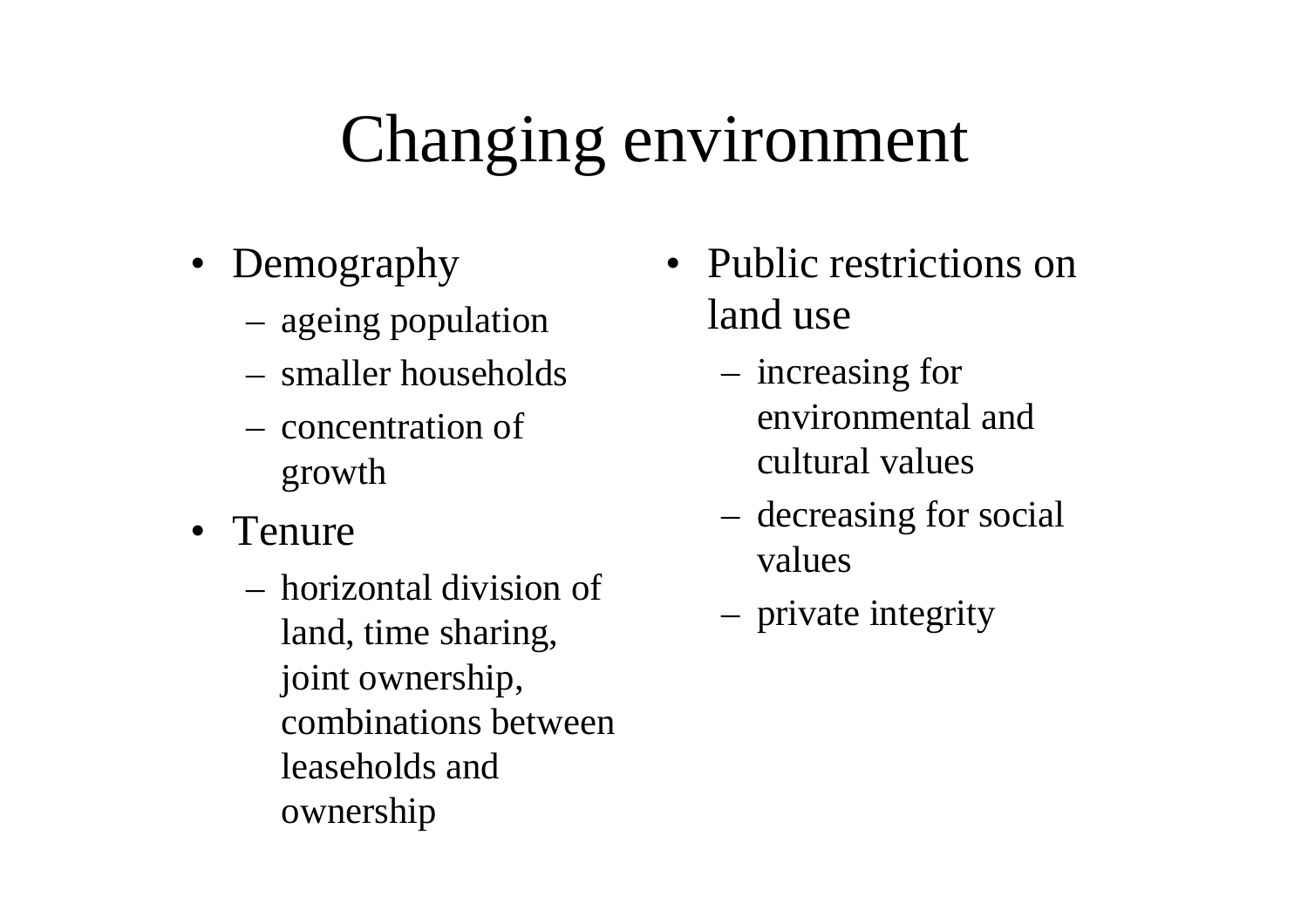## Organisational development

- Reduction of state funding, concentration to core activities, cost recovery.
	- Goal and result based management systems
	- More independence from government
	- More dependence of customer relations
	- Integration of organisations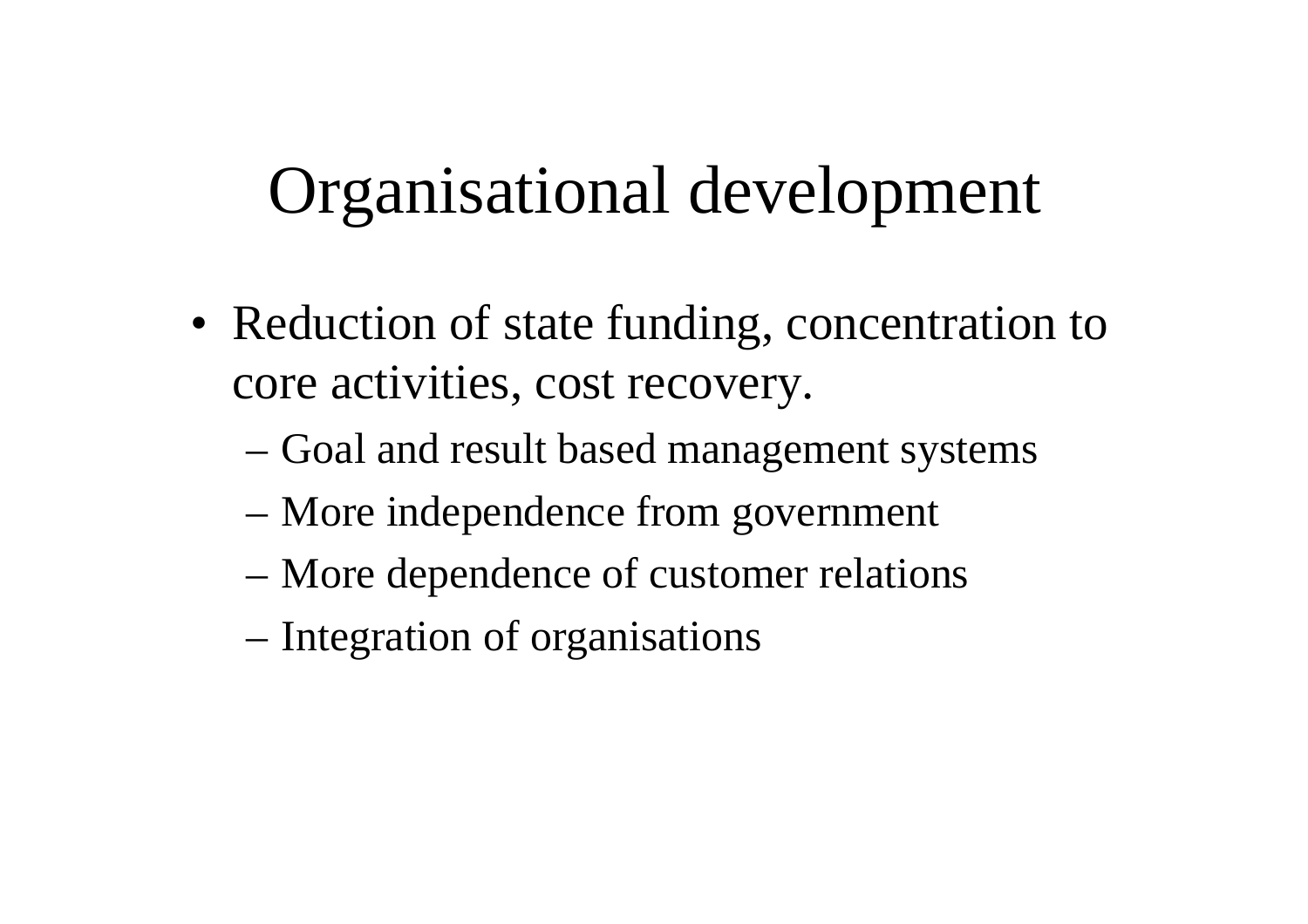## Land Information Infrastructure

- Integration land-geographic information
- Standardisation-harmonisation
- Data collection faster and cheaper (private sector competition)
- Integration in Europe?